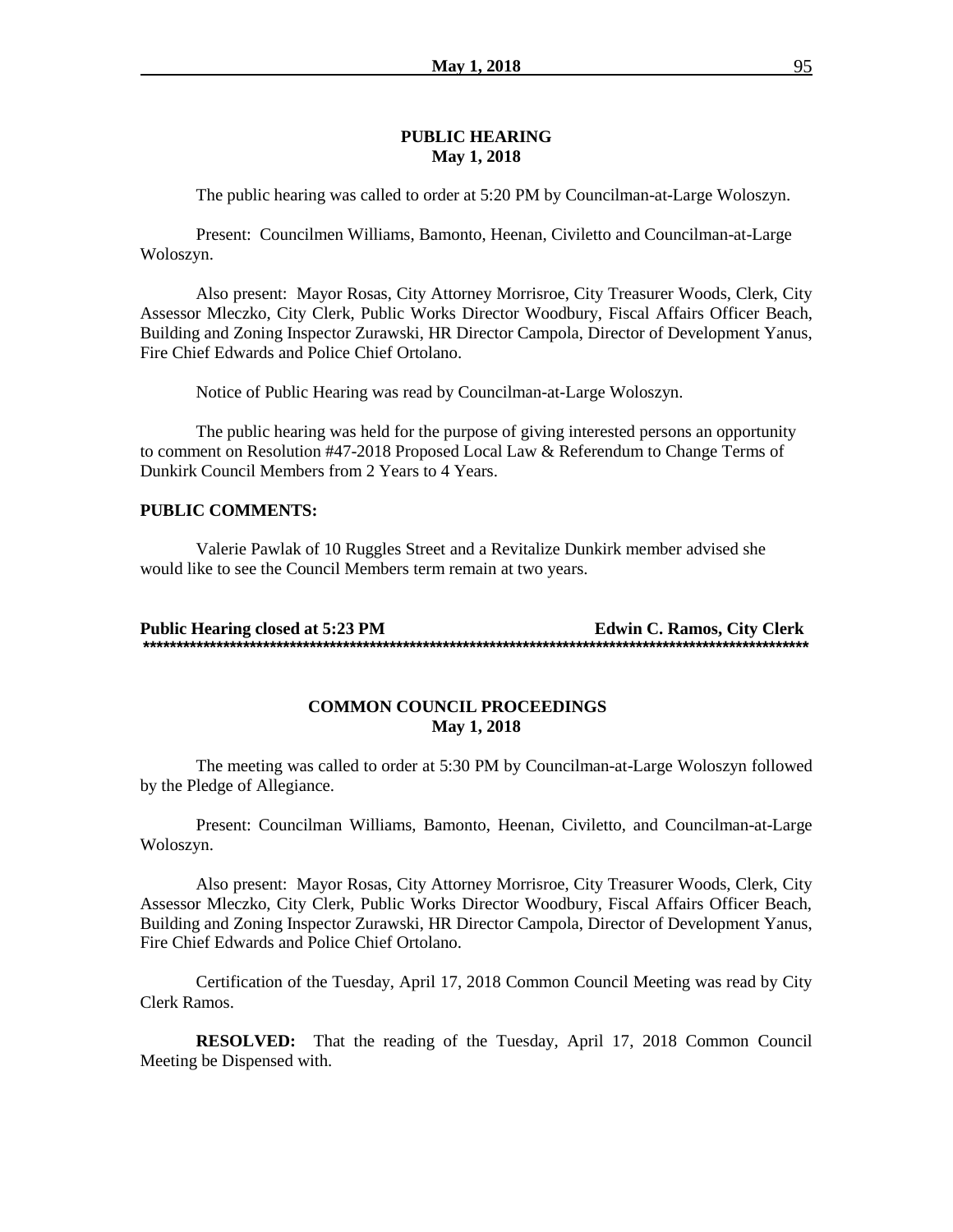Councilman Williams made a motion to dispense with the minutes. Seconded by Councilman Bamonto.

Carried, all voting aye.

#### **PUBLIC COMMENTS:**

Valerie Pawlak advised she contacted many dignitaries; Attorney General Schneiderman, State Comptroller DiNapoli, Governor Cuomo, our Rich Nixon, and Lori & Chuck Cornell "on trying to keep our hospital" because it has been eight months and we have heard nothing. She advised she was told to give the information to each Councilmember and the City Attorney so they could have an Executive Meeting regarding it so "you can fight for the hospital". She heard a rumor the Observer is for sale. The train depot is coming and when the AmTrak comes through if they have an emergency they will stop in Dunkirk. Lastly, Ms. Pawlak read a portion of a letter that included a thank you to Public Works Director Woodbury, Water Filtration Plant Supervisor Bob Lawrie and Water Plant Chemist Kyle for the exceptional way they handled the accident with a main water break last month.

#### **COMMUNICATIONS FROM THE MAYOR INCLUDING DISAPPROVAL MESSAGES:**

Mayor Rosas advised he and Director of Development Yanus took a tour of Dunkirk Specialty Steel today, the company is in the implementation phase of a ten million dollar upgrade to the plant, this will provide them the ability to make their product more efficiently and bring more jobs in the future.

#### **COMMUNICATIONS FROM THE PUBLIC AND PETITIONS:**

Request from the Dunkirk Harbor Commission requesting approval of Commercial Bait Fishing Applications.

Councilman-at-Large Woloszyn advised a motion was needed to refer to appropriate departments as well as approve subject to appropriate insurances and usual conditions.

Councilman Bamonto made a motion to approve. Seconded by Councilman Williams.

Carried, all voting aye.

Invitation from the B.P.O. Elk's #922 for the Mayor and Council members to attend its Annual Flag Day Ceremony on Thursday, June 14, 2018 at 6:00 PM at the Dunkirk Historical Lighthouse and for the Mayor to speak a few words.

Received and filed.

Request from Adam J. Woelfle to use City facilities for the Annual Dunkirk Lakefront 5k on Saturday, August 4, 2018 from 8:00 AM until 12:00 PM and Police presence near the Dunkirk Pier for the beginning and end of the race to temporarily block traffic.

Councilman-at-Large Woloszyn advised a motion was needed to refer to appropriate departments as well as approve subject to appropriate insurances and usual conditions.

Councilman Bamonto made a motion to approve. Seconded by Councilman Williams.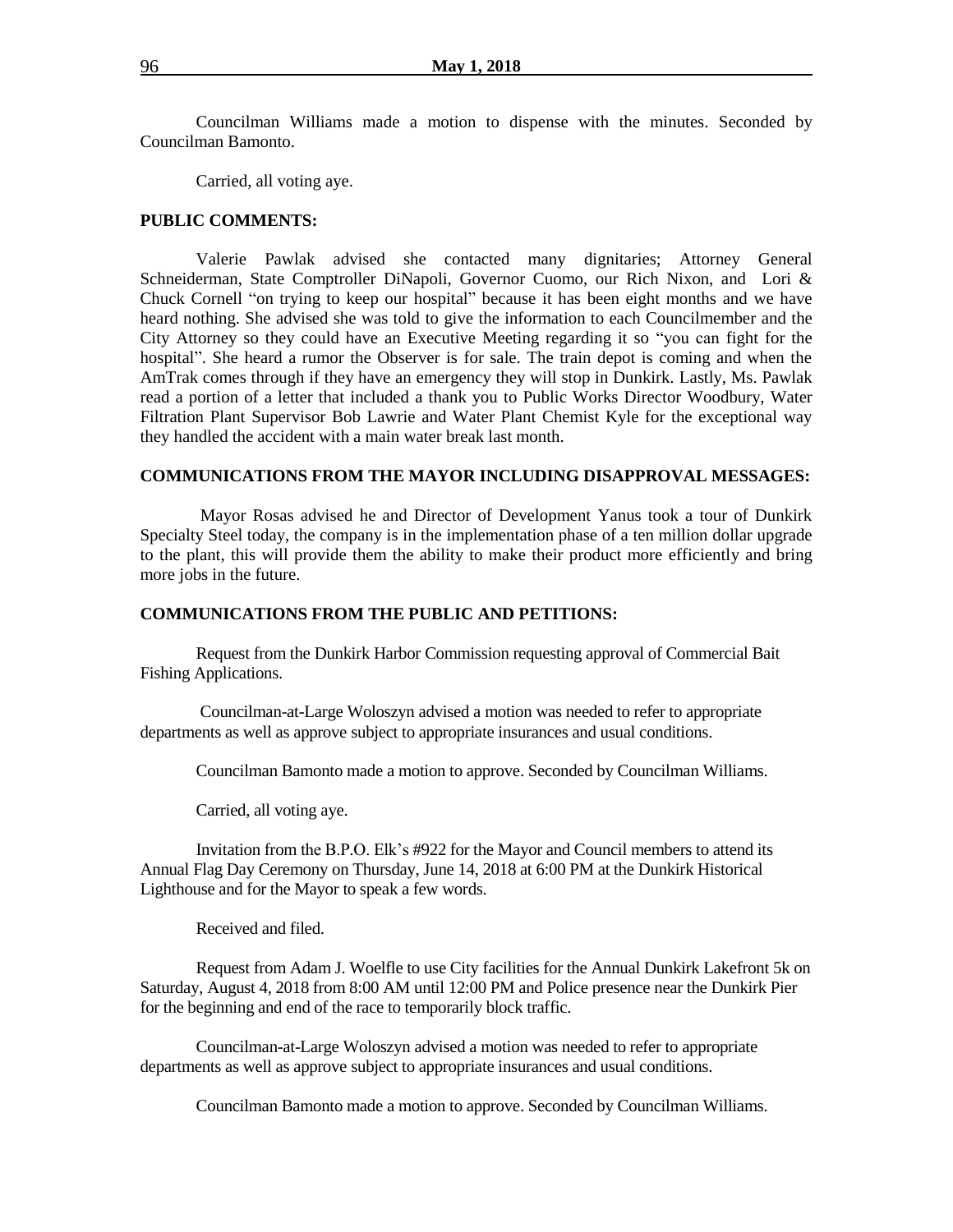Carried, all voting aye.

Request from the Great Lakes Experience, Inc. to use Memorial Park on Saturday, June 9, 2018 from 11:00 AM to 5:00 PM for their Great Lakes Experience Festival. Also requesting (4) 10' x 10' band stands and garbage barrels with liners, as the GLE Committee anticipates over 45 exhibitors to this year's huge event.

Councilman-at-Large Woloszyn advised a motion was needed to refer to appropriate departments as well as approve subject to appropriate insurances and usual conditions.

Councilman Williams made a motion to approve. Seconded by Councilman Civiletto.

Carried, all voting aye.

Request from the Dunkirk City School District for two police officers for supervision of the High School home football games from 7:00 PM until 10:00 PM on August 31, 2018, September 14, 2018, October 5, 2018, October 11, 2018, and for three police officers for the Homecoming game on September 28, 2018. Also, requesting two police officers for two High School home basketball games from 6:00 PM until 10:00 PM on December 14, 2018 and February 1, 2019.

Councilman -at-Large Woloszyn thanked the Dunkirk City School District for turning in their requests months in advance because it makes it easier for planning and assigning officers in advance.

Councilman -at-Large Woloszyn advised a motion was needed to refer to the Police Department and the Police Union.

Councilman Civiletto made a motion to refer to the Police Department and Police Union. Seconded by Councilman Bamonto.

Carried, all voting aye.

Notice of Claim from Isis R. Galindo Rosado for alleged injuries sustained on April 13, 2018 due to a trip on an upended sidewalk on Central Avenue.

Councilman-at-Large Woloszyn advised a motion was needed to refer to the Law Department.

Councilman Williams made a motion to refer to the Law Department. Seconded by Councilman Bamonto.

Carried, all voting aye

Loudspeaker application from Karen Payne on behalf of the B.P.O. Elk's #922 to use an amplifier, speaker, and microphone for the Flag Day Ceremony on Thursday, June, 14, 2018 from 6:00 PM until 8:00 PM at the Dunkirk Lighthouse.

Councilman Williams made a motion to approve. Seconded by Councilman Bamonto.

Carried, all voting aye.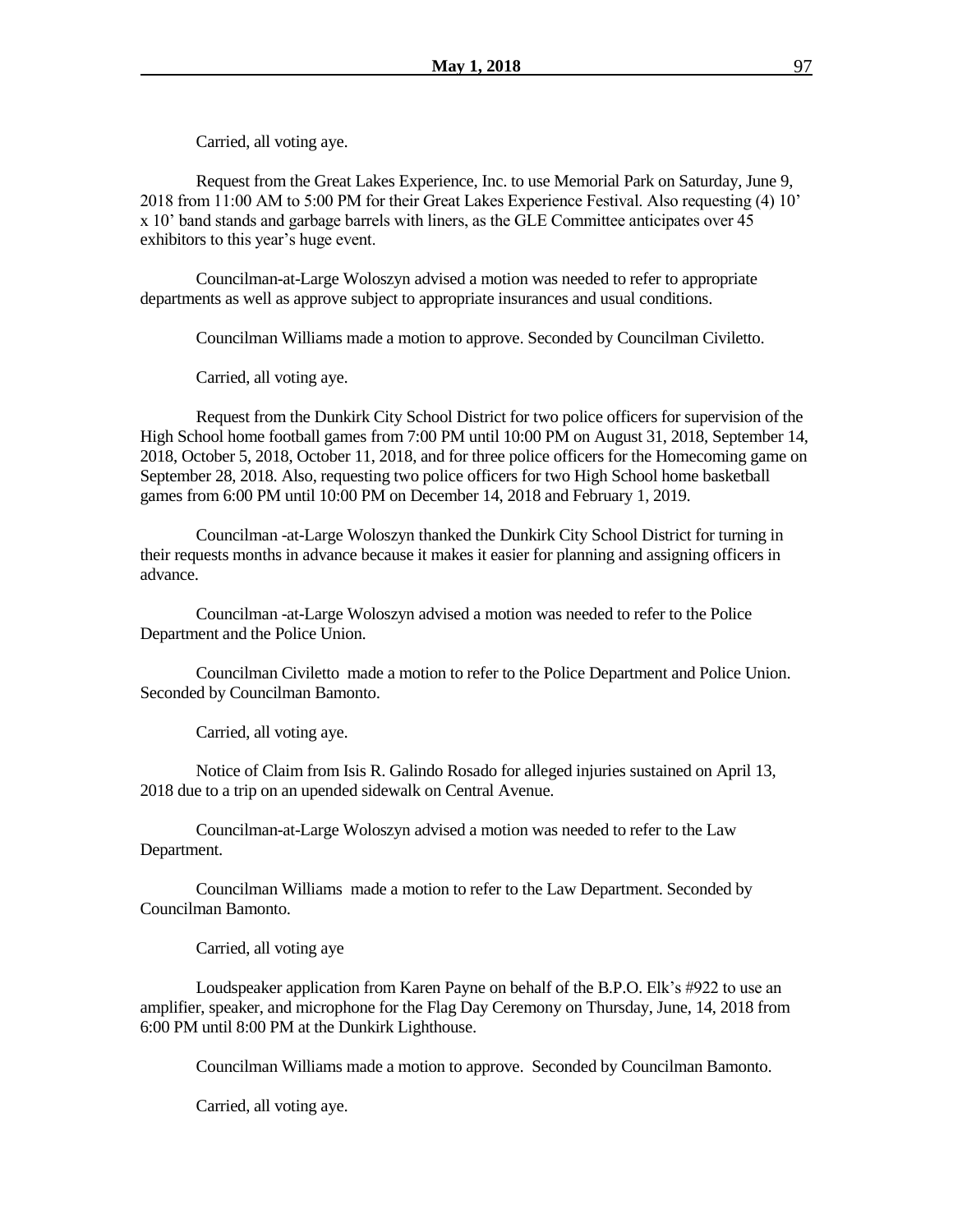Loudspeaker application from the Clarion Hotel to use outside music and bands until 1:00 AM from May 25, 2018 through October 31, 2018..

Councilman Williams made a motion to approve. Seconded by Councilman Bamonto.

Carried, all voting aye.

Councilman-at-Large Woloszyn advised there was a Walk-In Communication.

Request from the Salvation Army to hold their first Salvation Army tag day fundraiser on Saturday, May 12, 2018 from 9:00 AM to 3:00 PM at three different City intersections to help fund youth camps, equipment, jerseys, league play, and team travel.

Councilman-at-Large Woloszyn advised after discussion during the workshop it was decided by the Police Chief and Council that a four hour time period instead of the six hours requested is preferred and would vote on the request CONTINGENT upon, if and only if, the group picks a four hour time window out of the six hours they requested.

Carried, all voting aye.

#### **REPORTS OF STANDING COMMITTEES, BOARDS AND COMMISSIONS:**

Councilman Williams advised he has received many phone calls on Spectrum, inquired if the City can get into some talks with Spectrum for cheaper boxes or a cheaper basic package, inquired if the City is currently under contract with Spectrum and if there was anything the City can do. Councilman Williams also advised with the channel changes the Council Meetings are no longer on Channel 12. Residents can now watch the Council Meetings on Channel 1301.

Mayor Rosas advised it couldn't hurt to reach out to Spectrum, but doesn't know if Spectrum would be willing to work with us.

Attorney Morrisroe advised the City will need to check out what is in the contract for negotiations.

Councilman Bamonto advised there will be a Personnel Committee Meeting at 4:00 PM in the Mayor's Conference Room, inquired of Public Works Director Woodbury on the latest on pot holes and brush pickup in the City.

Public Works Director Woodbury advised May is an official brush pickup month. It officially started today in the first ward. Residents should check their recycling calendars to see when it is their week. City crews have been working on the brush pickup through today from a couple major storms. As for the potholes, Streets Supervisor Porpiglia has been able to get hot mix on Mondays from the Granot Springville Plant. The crew has been working with that. The crew started with the most visible areas on Route 5 and with the big holes the City has been notified about. The Streets Department is also responsible for the water line repair holes. Those are being treated with hot mix too. The City has hired its seasonal hires and is trying to expand the crews so it can run the hot box for longer period during the day. The pot holes are going to take a longer time then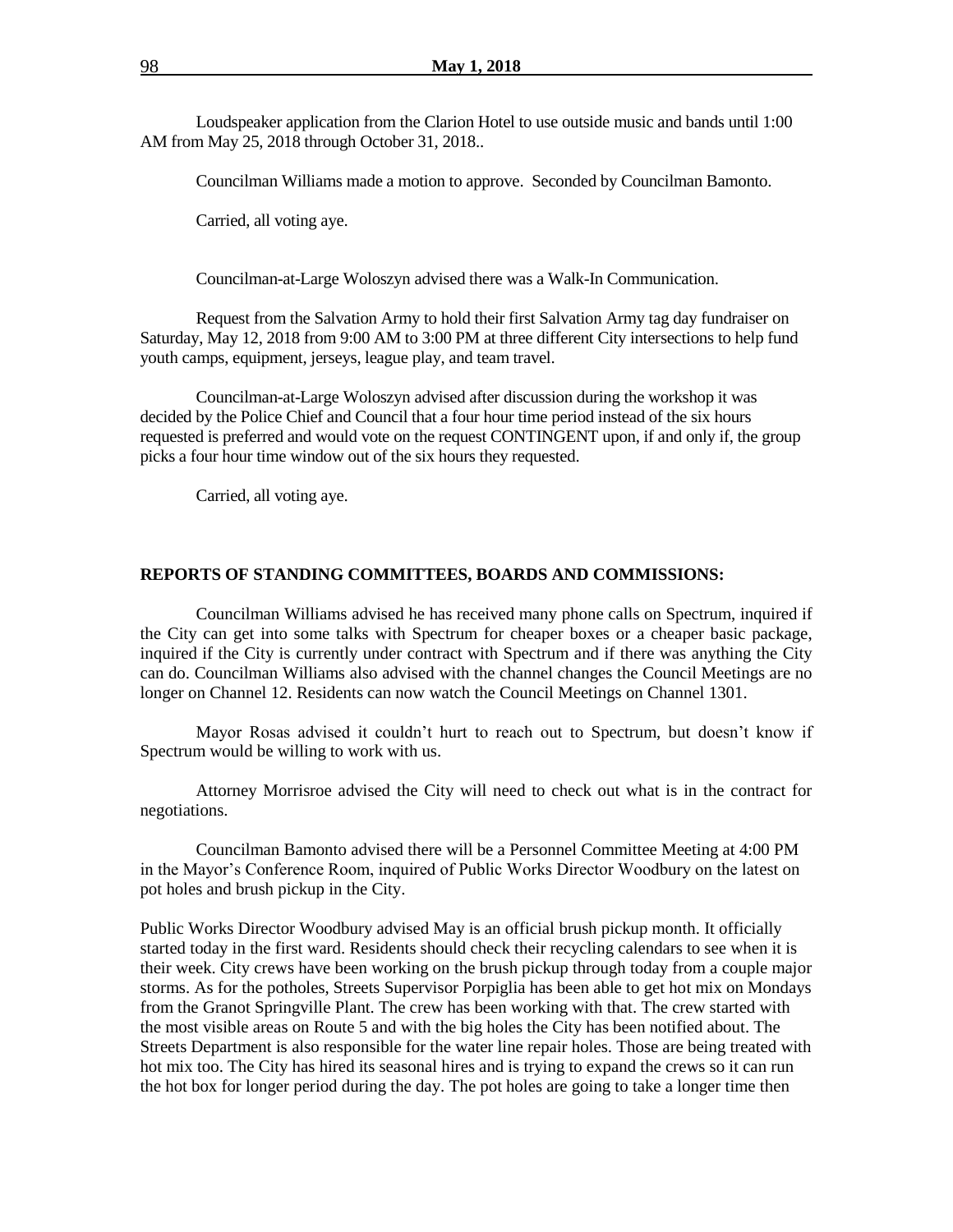we have seen in a long time, but the crews going to try to work more hours during the day to get it done.

Councilman Heenan advised concern over the way every committee is recording their minutes in a different way, is looking for something more cohesive, and made the suggestion that all the minutes be recorded and transcribed through the Clerk's Office. Councilman Heenan inquired if a resolution would be needed, suggested this be looked into for the future to find a better way to do it, and advised it did not need to be dealt with this evening.

Mayor Rosas advised, "That may require we increase our staffing levels in that department. In my opinion, that's always been the responsibility that council people have. When I was council person I recorded my own minutes. My minutes were recorded and I did my own minutes. But, if that is something this council would like to do, then we'll have to look at it. But, the Clerk's Office has been very very busy as of lately and adding this duty, which is a very important duty, I think may require us to look at, at least hiring a part-timer in there."

Councilman-at-Large Woloszyn advised this is something that can further be discussed amongst the council at their future committee meetings.

Councilman Civiletto advised he drove around the  $4<sup>th</sup>$  Ward, noticed many potholes were filled, thanked the Streets Department for their attention to the potholes, and announced the next Public Safety Committee will be on Wednesday, May 9, 2018 at 4:00 PM.

Councilman-at-Large Woloszyn inquired of City Assessor Mleczko if there were any announcements regarding the STAR Program from the Assessor's Office and announced the next Finance Committee Meeting is scheduled for May 17, 2018 at 4:00 PM.

City Assessor Mleczko advised today was the deadline for the enhanced STAR program and that eight eligible people did not reregister with the program this year.

#### **UNFINISHED BUSINESS:**

### **RESOLUTION #47-2018 April 17, 2018**

#### **By: Councilmembers Bamonto & Williams**

# **PROPOSED LOCAL LAW & REFERENDUM TO CHANGE TERMS OF DUNKIRK COUNCIL MEMBERS FROM 2 YEARS TO 4 YEARS**

**WHEREAS**, at one point historically, most state and local legislative bodies were elected to two-year terms in the State of New York, including the Dunkirk Common Council; and

**WHEREAS**, over time, legislative bodies such as the Buffalo Common Council and the Erie County Legislature held public referendums where citizens voted on changing their elected terms to four-year terms, as they found the cost, time and energy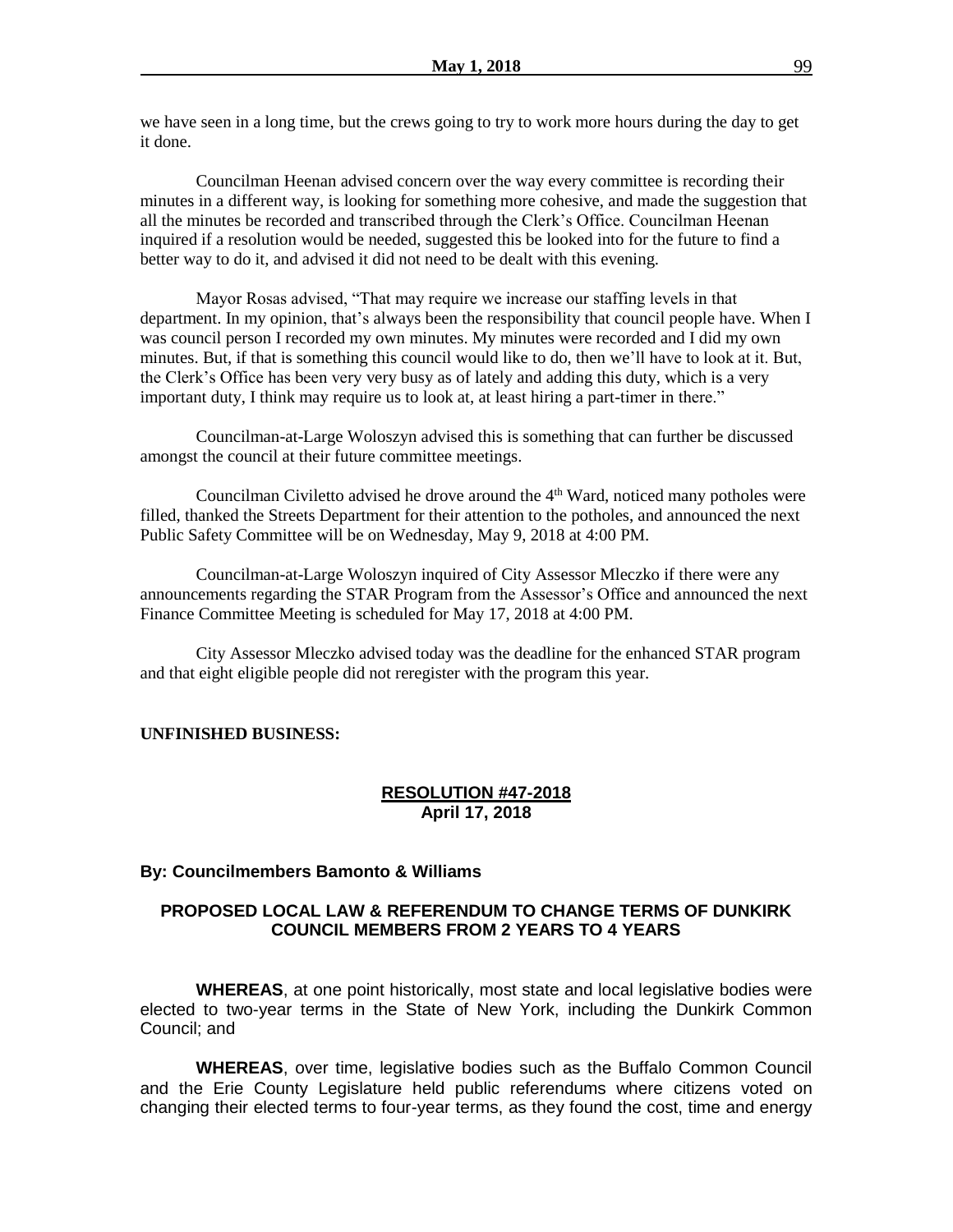spent on re-election campaigns to be a drain on the time and energy that could be spent on legislating and addressing constituent concerns; and

**WHEREAS**, all elected officials in the City of Dunkirk were elected to two-year terms; and

**WHEREAS**, the elected term of the Mayor of Dunkirk was changed from two to four years several years ago via local law adoption and a referendum vote; and

**WHEREAS**, said position is still as accountable to the voters and citizens of Dunkirk as it was when under a two-year term, and

**WHEREAS**, NYS Municipal Home Rule Law §23 sets forth certain areas in which a referendum is required after the adoption of a local law; and

**WHEREAS**, one of the local laws requiring a mandatory referendum or vote under §23 is changing the term of an elected office; therefore, be it

**RESOLVED**, that this Council vote on a local law extending term limits from twoyear terms to four-year terms, followed by the mandatory public hearing to be held at the next scheduled Common Council Meeting; and be it further

**RESOLVED**, that if Council passes this Resolution, then said term change must be placed before the voters of Dunkirk via Referendum in this year's General Election to be held on November 6, 2018.

Councilman-at-Large Woloszyn advised a motion was needed to take the Resolution off the TABLE.

No motion was made to remove off the TABLE.

Resolution #47-2018 remains on the TABLE.

**PRE-FILED RESOLUTIONS:** 

### **RESOLUTION # 48 -2018 May 1, 2018**

**BY ENTIRE COUNCIL:**

### **AUTHORIZING BUDGET LINE MODIFICATIONS For Fiscal Year 2018**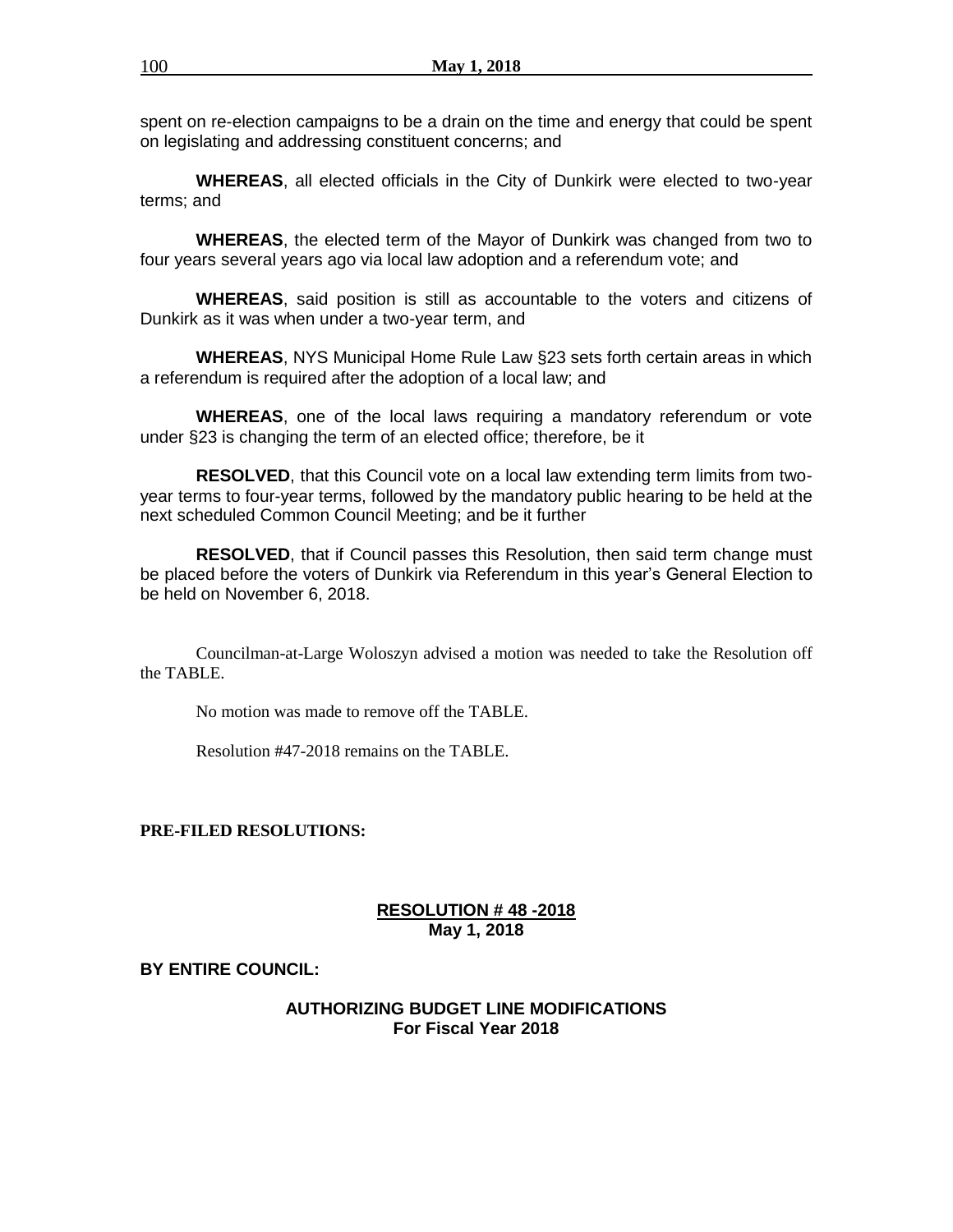**WHEREAS,** it is anticipated that some expenses will exceed their entire budgetary essentials, and it is anticipated that some appropriations will have surpluses for Fiscal Year 2018, ending December 31, 2018; now, therefore, be it

**RESOLVED**, that the Fiscal Affairs Officer is hereby authorized and directed to make the following modifications to the Fiscal Year 2018 budget:

### **Fund 1 - General Fund**

| <b>Department</b>       | Line                             |                                                                               | Change    |
|-------------------------|----------------------------------|-------------------------------------------------------------------------------|-----------|
| Revenue                 | <b>PILOT-</b> Private Industries | \$                                                                            | 12,012.00 |
| Revenue                 | Misc. Police Grants              | \$                                                                            | 15.00     |
| Revenue                 |                                  | \$                                                                            | 12,213.45 |
| Revenue                 | Bell Jar                         | \$                                                                            | 50.00     |
| Revenue                 | Certificates of Occupancy        | S                                                                             | 60.00     |
| Mayor                   | Overtime                         | \$                                                                            | 1,000.00  |
| Mayor                   | <b>Supplies</b>                  | \$                                                                            | 100.00    |
| Assessor                | Fees/Dues                        | \$                                                                            | 10.00     |
| <b>Clerk</b>            | <b>Contracted Service</b>        | \$                                                                            | 540.45    |
| Law                     | Abstracts                        |                                                                               | 500.00    |
| <b>Central Garage</b>   | <b>Supplies</b>                  | \$                                                                            | 600.00    |
| <b>General Services</b> | Judgments & Claims               | \$                                                                            | 1,250.00  |
| <b>General Services</b> | Contingencies                    | \$                                                                            | 18,500.00 |
| Streets Admin.          |                                  | \$                                                                            | 3,500.00  |
| Sidewalk Plowing        | Overtime                         | \$                                                                            | 600.00    |
| Parks                   | Electric                         |                                                                               | 2,500.00  |
| <b>Tree Trimming</b>    | <b>Repair to Equipment</b>       | \$                                                                            | 50.00     |
| <b>Medical Benefits</b> |                                  | \$                                                                            | 4,800.00) |
|                         |                                  | <b>Brownfield Opportunities</b><br>Overtime<br><b>Benefits Consulting Fee</b> | \$        |

#### **TOTAL** \$ -

### **Fund 2- Water Fund**

| 002.1900.1990<br><b>General Services</b><br>Contingencies<br><b>Personal Service</b><br>002.8350.1000<br><b>Water Meter</b><br>$\mathcal{S}$<br>002.9010.0800<br>Municipal Retirements Employee Retirement<br><b>Benefit Consulting Fee</b><br>002.9060.0810<br><b>Medical Benefits</b> | $$$ (33,185.70)<br>3,785.70<br>\$27,000.00<br>2,400.00 |
|-----------------------------------------------------------------------------------------------------------------------------------------------------------------------------------------------------------------------------------------------------------------------------------------|--------------------------------------------------------|

**TOTAL \$ -**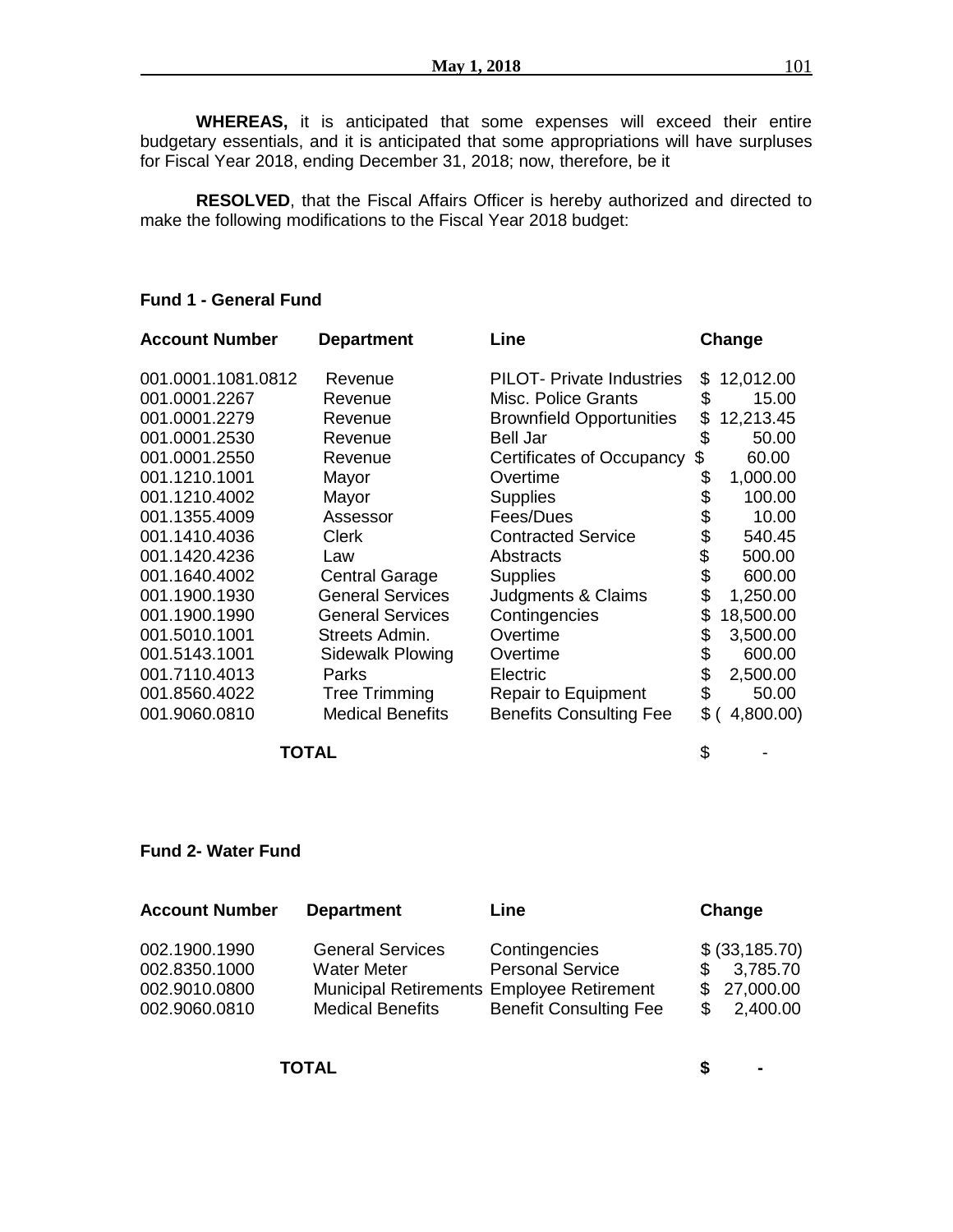## **Fund 3- Wastewater Fund**

| <b>Account Number</b> | <b>Department</b>           | Line                           | Change        |
|-----------------------|-----------------------------|--------------------------------|---------------|
| 003.1900.1990         | <b>General Services</b>     | Contingencies                  | \$(17,400.00) |
| 003.9010.0800         | <b>Municipal Retirement</b> | <b>Employee Retirement</b>     | \$15,000.00   |
| 003.9060.0810         | <b>Medical Benefits</b>     | <b>Benefits Consulting Fee</b> | \$2,400.00    |

**TOTAL** \$ -

Carried, all voting aye.

## **RESOLUTION # 49-2018 May 1, 2018**

# **BY: COUNCIL MEMBERS HEENAN AND CIVILETTO**

# **AUTHORIZING ADOPT-A-GARDEN PROGRAM**

**WHEREAS,** the City of Dunkirk owns and maintains a number of garden sites around the community; and

**WHEREAS**, members of the Revitalize Dunkirk community group have expressed interest in assisting the City in maintaining some of these garden sites; and

**WHEREAS**, these community members have demonstrated strong gardening abilities; and

**WHEREAS**, the City's Parks Department and the Local AFSCME 912 have both agreed in writing to allow Revitalize Dunkirk members to assist in maintaining specified garden sites for the 2018 season; and

**WHEREAS**, the Department of Planning and Development has established agreements and rules to effectively manage this program; and

**WHEREAS**, all parties agree that Revitalize Dunkirk assistance will help beautify the City and make it a more attractive place for residents and visitors alike; now, therefore, be it

**RESOLVED,** the Common Council hereby approves the Adopt-a-Garden Program for the 2018 season.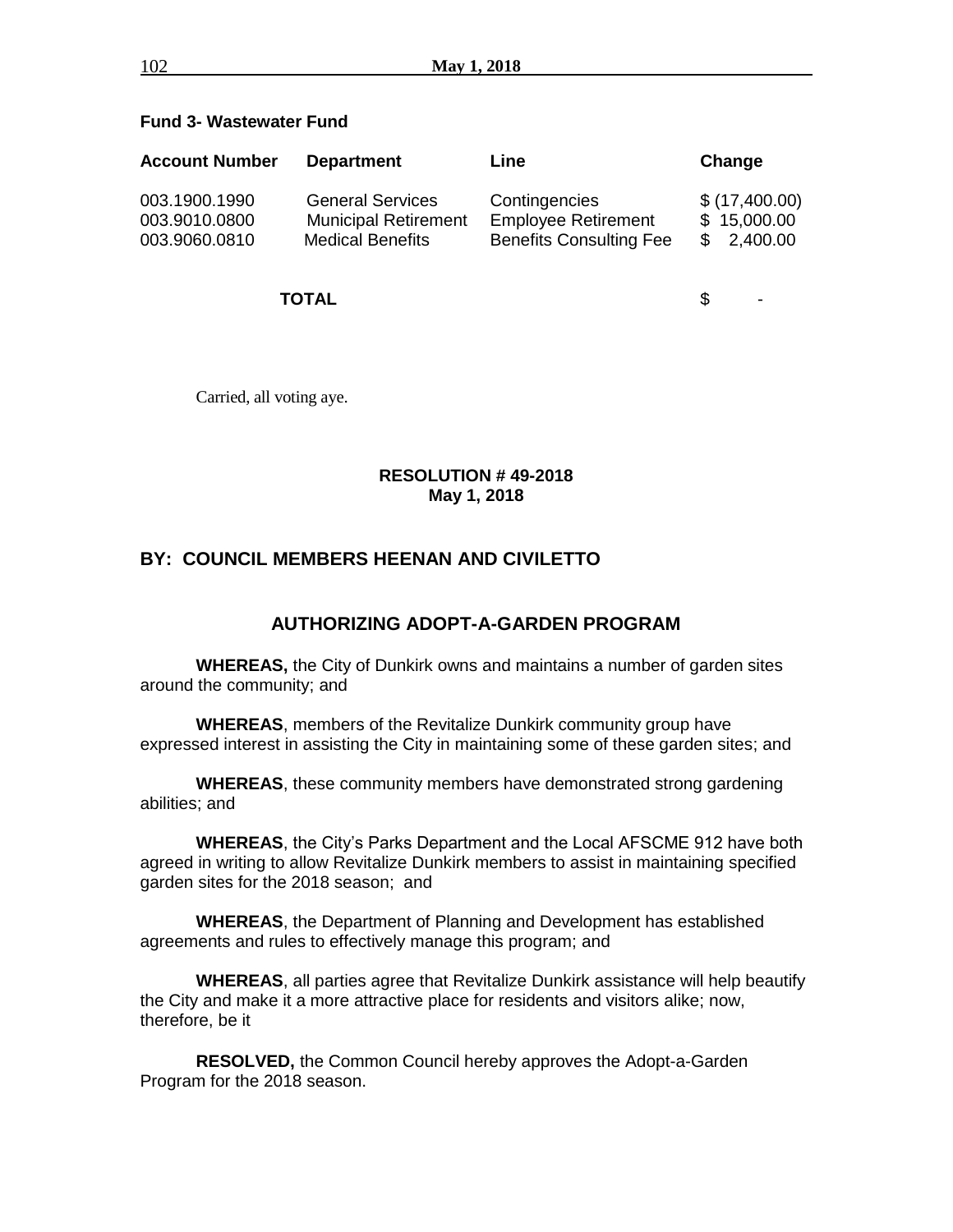Councilman-at-Large Woloszyn advised he was informed of an amendment to this resolution. In the 5<sup>th</sup> WHEREAS, where it states, "WHEREAS, the Department of Planning and Development "; right after that it should say; " and the Department of Public Works has established agreements and rules to effectively manage this program". We need to insert, "and the Department of Public Works".

Councilman-at-Large Woloszyn asked for a vote to AMEND.

Vote to amend Resolution: Carried, all voting aye. AMENDED.

## **RESOLUTION # 49-2018 May 1, 2018**

## **BY: COUNCIL MEMBERS HEENAN AND CIVILETTO**

# **AUTHORIZING ADOPT-A-GARDEN PROGRAM**

**WHEREAS,** the City of Dunkirk owns and maintains a number of garden sites around the community; and

**WHEREAS**, members of the Revitalize Dunkirk community group have expressed interest in assisting the City in maintaining some of these garden sites; and

**WHEREAS**, these community members have demonstrated strong gardening abilities; and

**WHEREAS**, the City's Parks Department and the Local AFSCME 912 have both agreed in writing to allow Revitalize Dunkirk members to assist in maintaining specified garden sites for the 2018 season; and

**WHEREAS**, the Department of Planning and Development and the Department of Public Works have established agreements and rules to effectively manage this program; and

**WHEREAS**, all parties agree that Revitalize Dunkirk assistance will help beautify the City and make it a more attractive place for residents and visitors alike; now, therefore, be it

**RESOLVED,** the Common Council hereby approves the Adopt-a-Garden Program for the 2018 season.

Vote on Resolution as amended: Carried, all voting aye.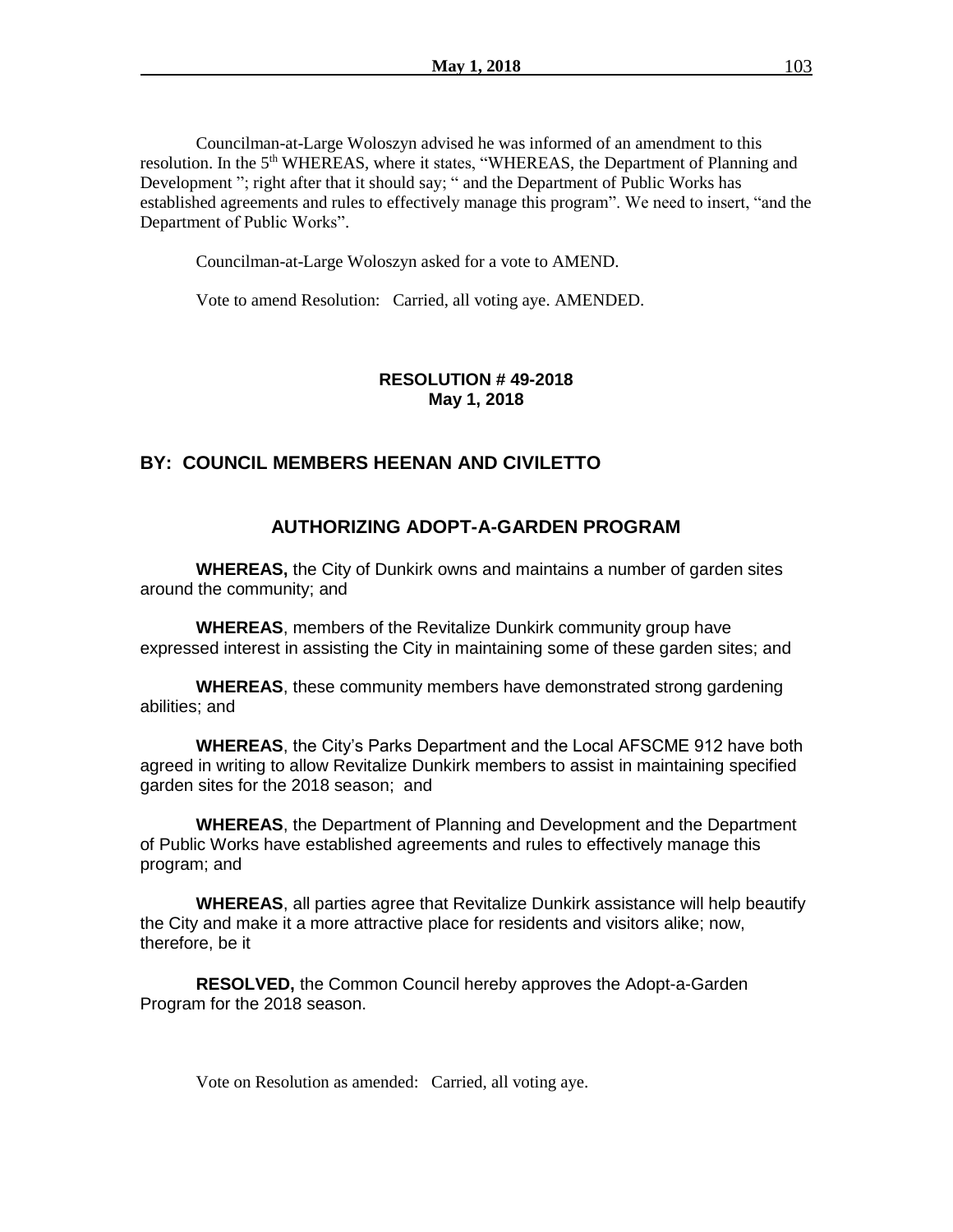## **RESOLUTION # 50-2018 May 1, 2018**

# **BY: ENTIRE COUNCIL**

# **RESOLUTION ACCEPTING \$2,500,000 IN SMART GROWTH FUNDING AND AUTHORIZING EMPIRE STATE DEVELOPMENT GRANT DISBURSEMENT AGREEMENT**

**WHEREAS,** the City of Dunkirk has received notification from Empire State Development that they have been awarded Smart Growth funding through the Buffalo Regional Innovation Cluster 17-18 in the amount of two million five hundred thousand dollars (\$2,500,000); and

**WHEREAS,** this funding has been awarded for the contribution to the City of Dunkirk Pier and Harbor, and Central Avenue projects; and

**WHEREAS,** after a complete review and approval of the projects from Empire State Development, funding is now available for this project, now, therefore be it

**RESOLVED,** that the City Council approves the Mayor to move forward and sign the Grant Disbursement Agreement and the City Treasurer and Fiscal Affairs Officer make the necessary budget line modifications to properly account for the above grant.

Carried, all voting aye.

# **RESOLUTION # 51-2018 May 1, 2018**

# **BY ENTIRE COUNCIL:**

# **RE-ESTABLISH CITY MANAGEMENT OF FIREMEN'S GROUNDS AT POINT GRATIOT**

**WHEREAS,** the lease for management, renting and maintenance of the Firemen's' Grounds at Point Gratiot between the Volunteer Firemen Hose #4 ("Hose #4") and the City of Dunkirk ("Dunkirk") has expired; and